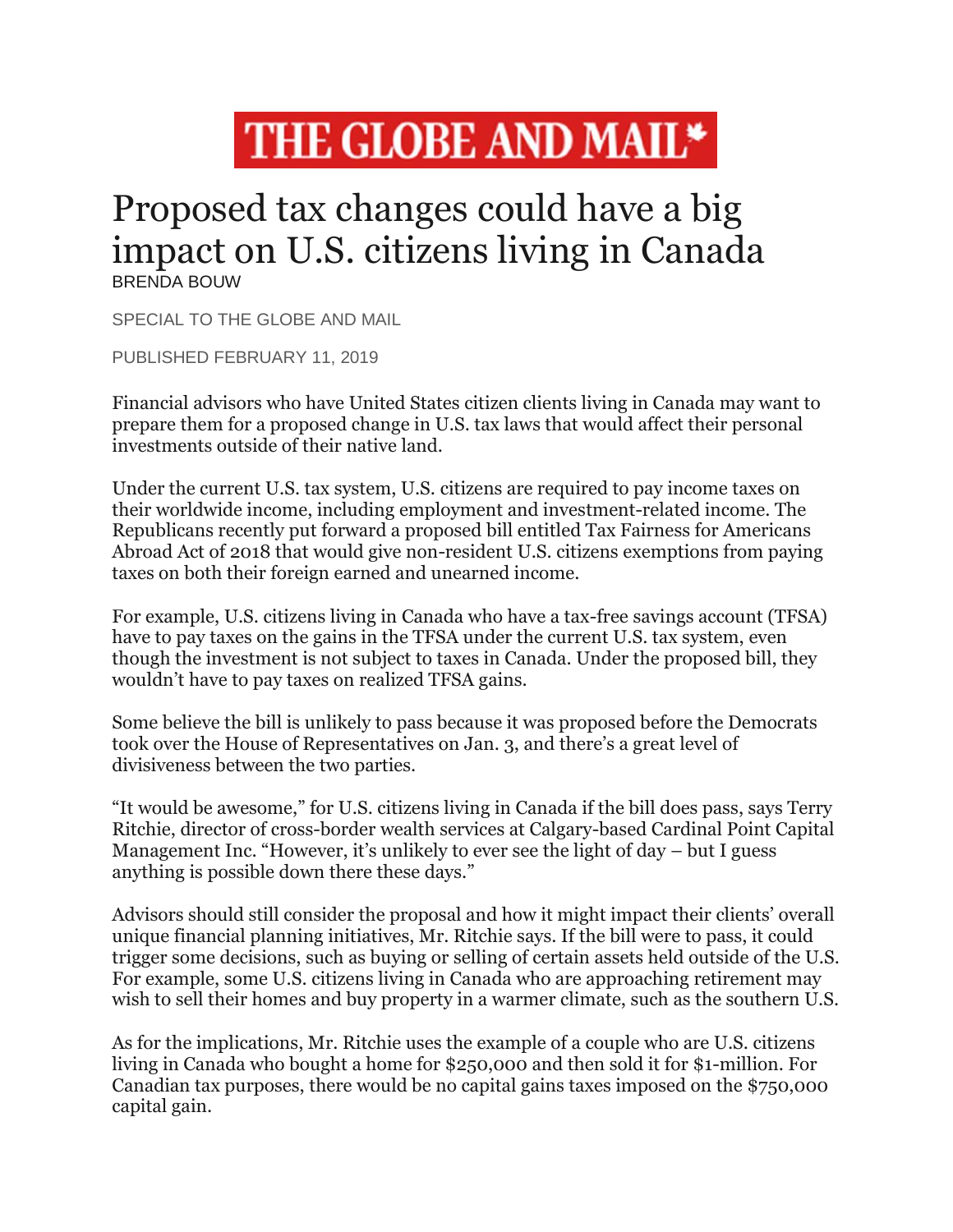Assuming the Canadian dollar is at par with the greenback, the U.S. citizen homeowner in Canada might be eligible to receive a US\$250,000 capital gains exclusion (under certain circumstances) under the proposed rules. If the clients were a married couple who are U.S. citizens in Canada filing U.S. taxes jointly, they could potentially have a total exclusion of US\$500,000 (US\$250,000 each). To qualify, Mr. Ritchie says the sellers must have owned and occupied the home as their principal residence for at least two years before they sell it.

Under the current U.S. rules, based on the long-term capital gain rates and after the application of the U.S. standard deduction, Mr. Ritchie calculates their net tax liability would be about US\$21,930 based on taxes paid on the remaining capital gain of US\$250,000. However, under the proposed bill, there would be no capital gains taxes owed in the U.S. on the sale of the property.

The proposed bill is unlikely to affect most U.S. citizens living and working in Canada who aren't selling major assets. Since the application of the foreign tax credit system, taxpayers are generally entitled to apply taxes paid in Canada against their U.S. taxes. When two countries tax the same amount of income, the country in which the income was sourced taxes the income first. Most U.S. citizens don't pay taxes in the U.S. on Canadian-generated personal income because the Canadian rates are generally higher and enough to generate sufficient foreign tax credits to offset U.S. taxes.

If the law were to change, U.S. citizens living in Canada would still have to file tax returns in both the U.S. and Canada, as they do now. Also, the proposed bill states the exemptions would apply only to U.S. citizens abroad who are in compliance with their American tax filings and have filed for at least the past three years.

"Even if you don't owe tax, or money, to the American government, you have to prove you don't owe money and file," says Max Reed, a cross-border tax lawyer with SKL Tax in Vancouver. He recommends U.S. citizens in Canada not take any action on their investments based on the proposed bill, also believing the odds of it passing are slim.

Charles Bruce, a former tax counsel at the U.S. Senate finance committee, who now serves as legal counsel to the Washington-based American Citizens Abroad advocacy group, doesn't see the proposed bill as a long shot.

"I wouldn't be [in support of this change] if I thought was a big, fat waste of time. I think we'll get to this; the issue is when," says Mr. Bruce, who has been lobbying for the change for years. The U.S. is one of only two countries in the world, along with the tiny African nation Eritrea, that taxes on citizenship; other countries, including Canada, tax on residency.

The change would be great for American investors abroad, Mr. Bruce says. He encourages these people to review their assets with their advisors to see how they might be able to lower their tax bills if the bill does go through. "You'd have to examine the possibility to restructure a bunch of holdings," Mr. Bruce says.